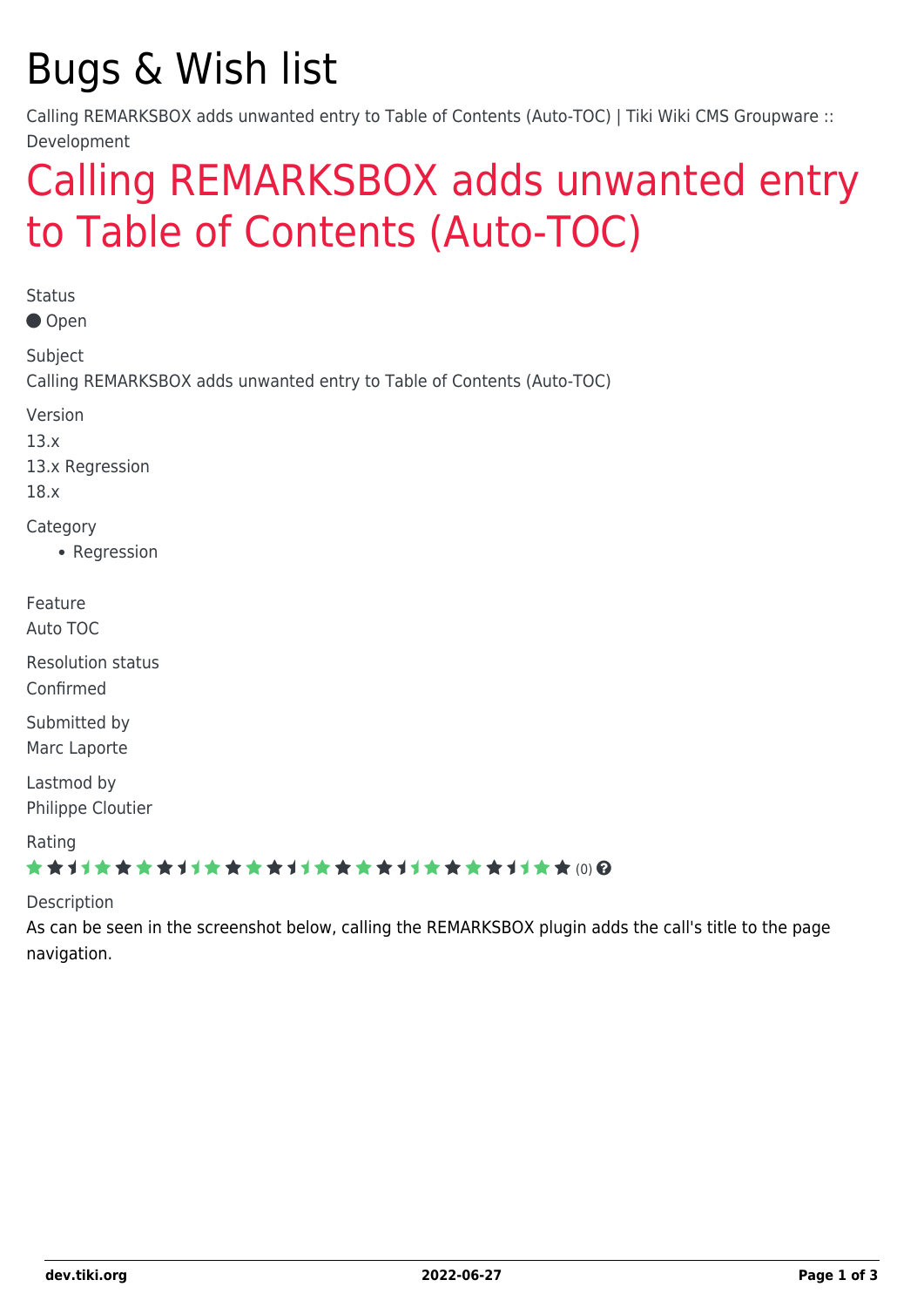

9.x LTS

This can be seen on [a related issue's show instance.](http://erikqvam-11905-6586.show.tikiwiki.org/tiki-index.php)

Importance 5 Easy to solve? 9 Priority 45 Demonstrate Bug (Tiki 19+) Please demonstrate your bug on show2.tikiwiki.org Version: trunk ▼ [Create show2.tikiwiki.org instance](#page--1-0) Ticket ID 5382 Created